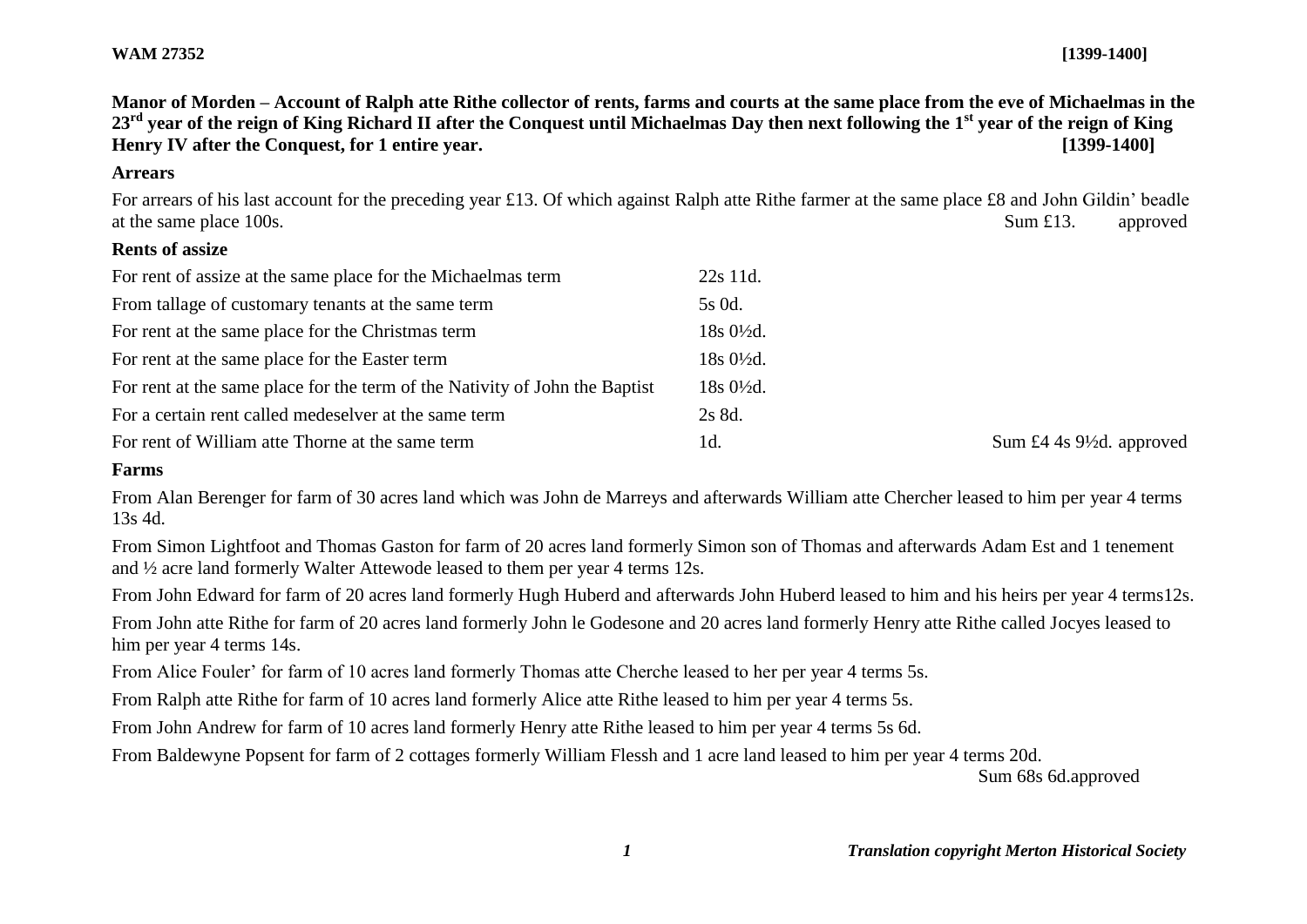#### **Farm of the demesne**

For farm of the demesne of the manor of Morden, with corn and livestock as overleaf and customary services, leased to Ralph atte Rithe nothing here in cash because he paid in corn as appears overleaf. Sum nothing.<sup>\*</sup> Sum nothing.<sup>\*</sup>

#### **Sale of stock**

For 4 capons of 'head-penny'/chevage sold 16d, price per head 4d. For 4 cocks and 6 hens of rent sold 20d, price per head 2d. And 6½ hurdles for the fold of rent sold 13d, price of each 2d. Sum 4s 1d. approved

#### **Profits of court**

For 1 general Court held at the same place the Monday next before the feast of St Edward the King, 6s 11d. For 1 Court with View held at the same place the Monday next before the feast of the Translation of St Thomas the Martyr, 16s 3d. Sum 23s 2d.

#### **Sum total of receipts with arrears £22 6½d. approved**

#### **Rent Resolute**

In rent resolute of Thomas Kynewardeslee for land at Geldenheld per year 4 terms, 4s. Sum 4s.

# **Allowances and rent defaults**

In rent allowance to John Gildon for ½ virgate land of the beadle for his office 2s. And for tallage at Michaelmas 2⅛d. And for meedsliver at the Nativity of John Baptist 1d. In rent default for 30 acres land formerly John de Marreys afterwards William atte Chercher because in the lord's hands and at farm above for the year 3s. And for tallage at Michaelmas 6<sup>3</sup>/<sub>8</sub>d. And for medsilver at the Nativity of John Baptist 2d. In rent default for 20 acres land formerly Simon son of Thomas, 20 acres land formerly Hugh Huberd, 20 acres land formerly John le Godesone and 20 acres land formerly Henry atte Rythe called Jocyes because in the lord's hands and at farm above for the year 4 terms 8s, for each tenement 2s. And for tallage at Michaelmas 17d, for each tenement 4¼d. And for meedsilver at the Nativity of John Baptist 8d, for each tenement 2d. In rent default for 10 acres land formerly Thomas atte Cherche, 10 acres acres [sic] land formerly Alice atte Rithe and 10 acres land formerly Henry atte Rithe because in the lord's hands and at farm above for the year 4 terms 3s, for each tenement 12d. And for tallage at Michaelmas 6<sup>3</sup>/<sub>8</sub>d, for each tenement 2⅛d. And for medsilver at the Nativity of John Baptist 6d, for each tenement 2d. In rent default for 2 cottages formerly William Flessh because in the lord's hands and at farm above for the year 4 terms 2½d. In rent default for 1 tenement and ½ acre land formerly Walter atte Wode because in the lord's hands and at farm above for the year 4 terms 1½d. Sum 20s 4<sup>7</sup>/<sub>8</sub>d. approved

# **Expenses of the Bailiff and others**

In expenses of brother Peter Combe bailiff of Westminster and others with him coming to the same place nothing here because by farmer of the demesne by agreement. In expenses of the clerk making the account with parchment bought 12d. Sum 12d. approved

# **Cash Deliveries**

l

<sup>\*</sup> This is a new lease, whereby the farmer is responsible for paying the expenses of the bailiff, etc, but not the clerk or parchment for the account. Payment of the farm is now in corn rather than in cash, but the first *year is not paid until the year after the lease expires – ie the farm is paid out of the harvest in the following year.*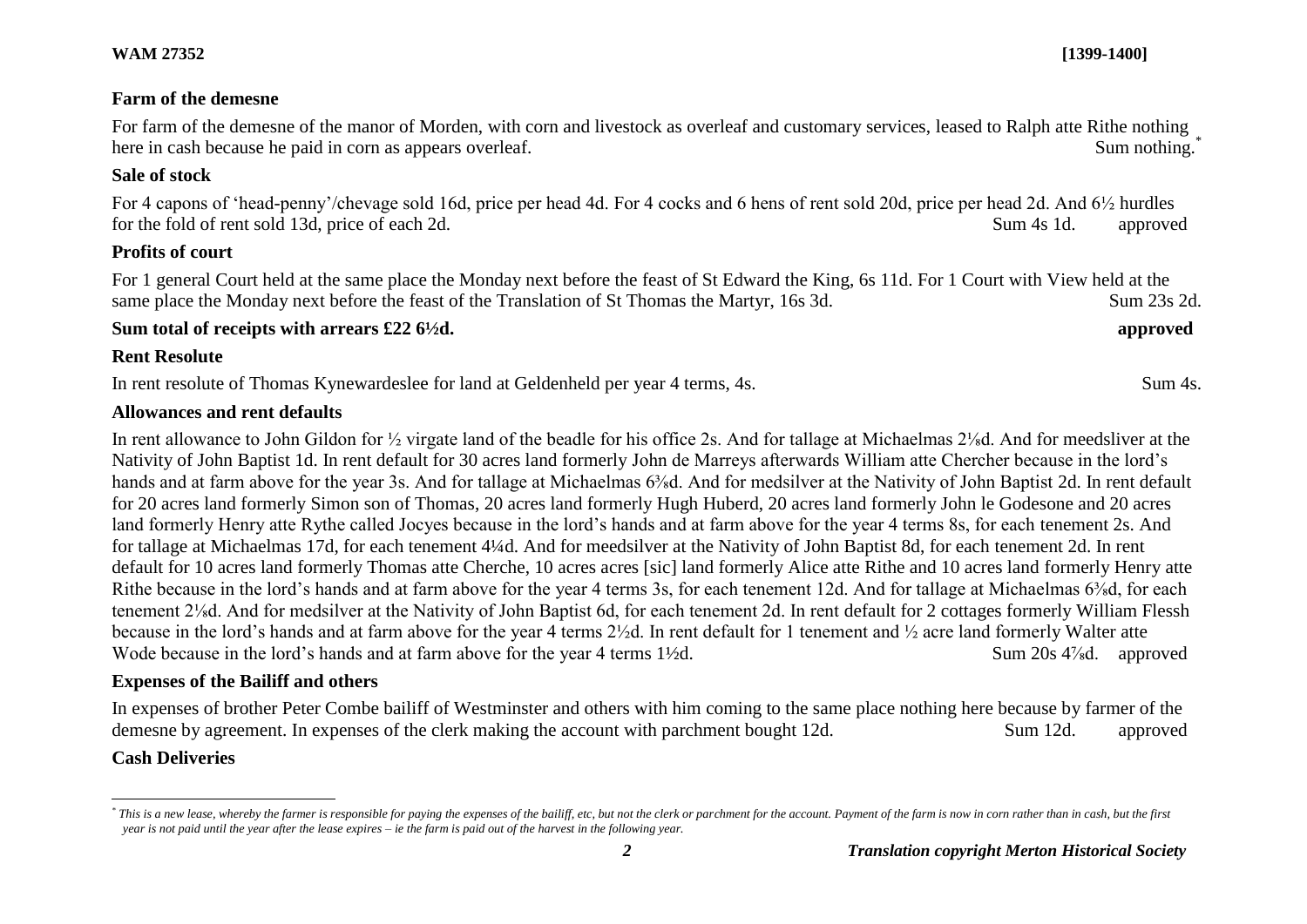Delivered to brother Peter Combe bailiff of Westminster for various issues by 1 tally, £7 14s 4d. Sum £7 14s 4d. approved

#### **Sum of all expenses and deliveries £8 19s 8⅞d.**

**And he owes** £13 9⅝d. Of which the aforesaid John Guldone beadle at the same place for various amercements not levied 21⅝d. And so he owes still £12 19s. Which arrears, however, will be charged in the next following account. And so he is quit in respect of this.

**Value this year**  $\text{£7 } 15s \frac{1}{8}d$  and no more because he did not pay the farm of corn this year.

**Of which against:** Ralph atte Rithe farmer of the demesne at the same place. 119s; John Gildone beadle at the same place. £7.

# **DORSE.**

**Wheat** note Of the remaining, 12 quarters. For the farm of the demesne of the manor leased to Ralph atte Rithe for a term of [blank] years, this year 1<sup>st</sup> for 10 quarters, the eighth bushel of heaped measure, nothing this year because the same farmer pays the farm of the said first year in the next year following after the term is complete, by agreement made by indenture. And there remain 12 quarters wheat in the hands of Ralph atte Rithe farmer of the same place by indenture. approved

**Peas** Of the remaining, 8 quarters. And there remain 8 quarters peas in the hands of the aforesaid farmer. approved

- **Barley** note Of the remaining, 18 quarters. For the farm of the demesne of the manor leased to Ralph atte Rithe as appears above for 10 quarters, the eighth bushel of heaped measure, nothing this year for the aforesaid reason. And there remain 18 quarters barley in the hands of the aforesaid farmer. approved
- **Oats** note Of the remaining, 25 quarters. For the farm of the demesne of the manor leased to Ralph atte Rithe as appears above for 6 quarters, the eighth bushel of heaped measure, nothing this year for the aforesaid reason. And there remain 25 quarters oats in the hands of the aforesaid farmer. approved

# **LIVESTOCK ACCOUNT**

**Carthorses** Of the remaining, 2. And there remain 2 carthorses in the hands of the aforesaid farmer. approved

- **Oxen** Of the remaining, 8. And there remain 8 oxen in the hands of the aforesaid farmer. approved
- Geese Of the remaining, 7, of which 1 gander and 4 breeding females. And there remain 7 geese, of which 1 gander and 4 breeding females, in the hands of the aforesaid farmer. approved
- Capons Of head-penny/chevage of William Edward<sup>2</sup> and John atte Hegg<sup>, 2</sup> the lord's serfs as appears by roll of court, 4. And sold as within. And it balances. approved

**Cocks and**  Of the remaining, 1 cock and 12 hens. Of rent at Christmas 4 cocks and 6 hens. Sum 23.

**hens** Of which in sale as within 4 cocks and 6 hens of rent. And there remain 1 cock and 12 hens in the hands of the aforesaid farmer. approved.